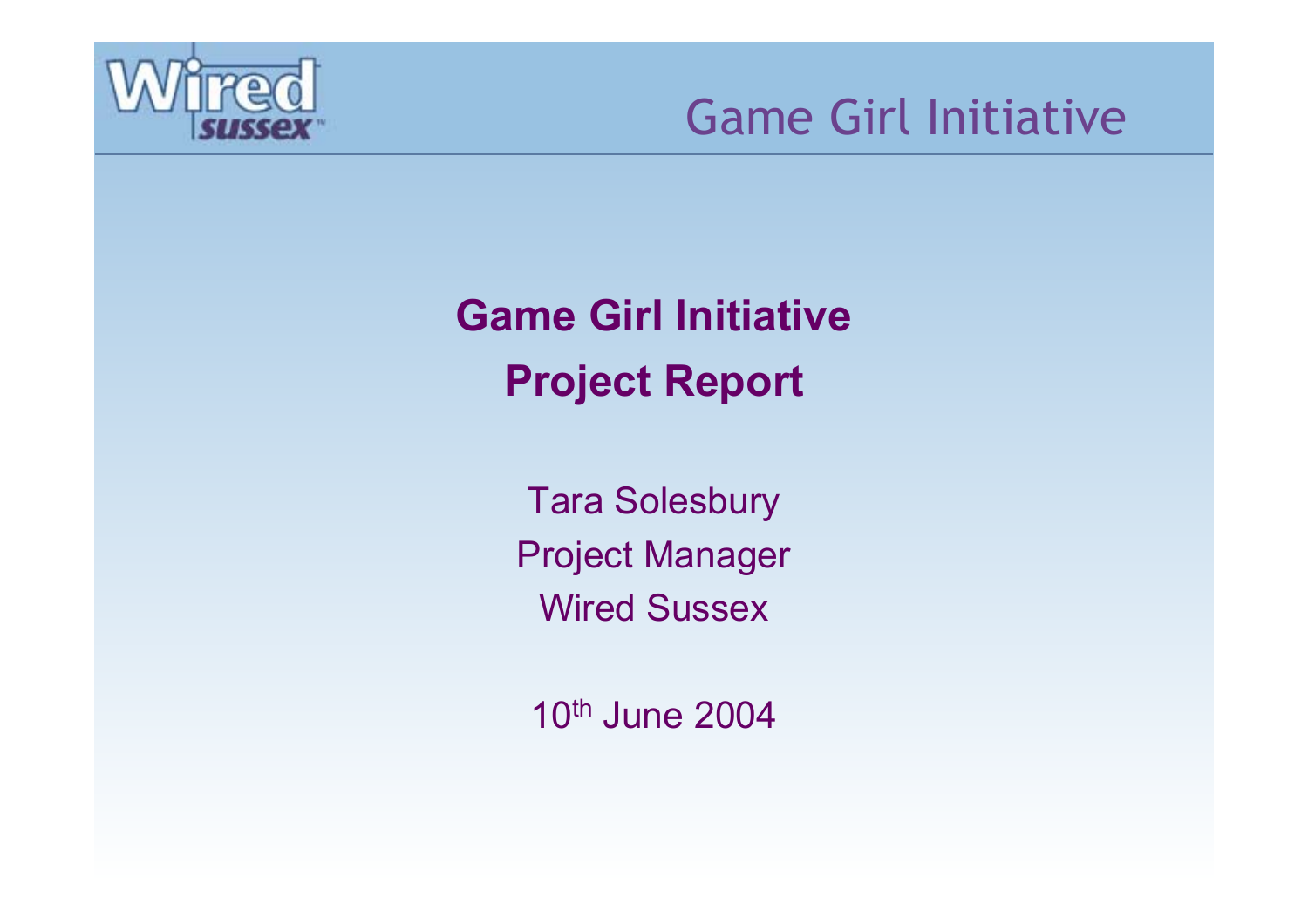

### **The Game Girl Design Competition**

Developed in collaboration with the games industry and educators, to inspire and stimulate the interest of, and provide basic computer games design and development skills to, school and college age females.

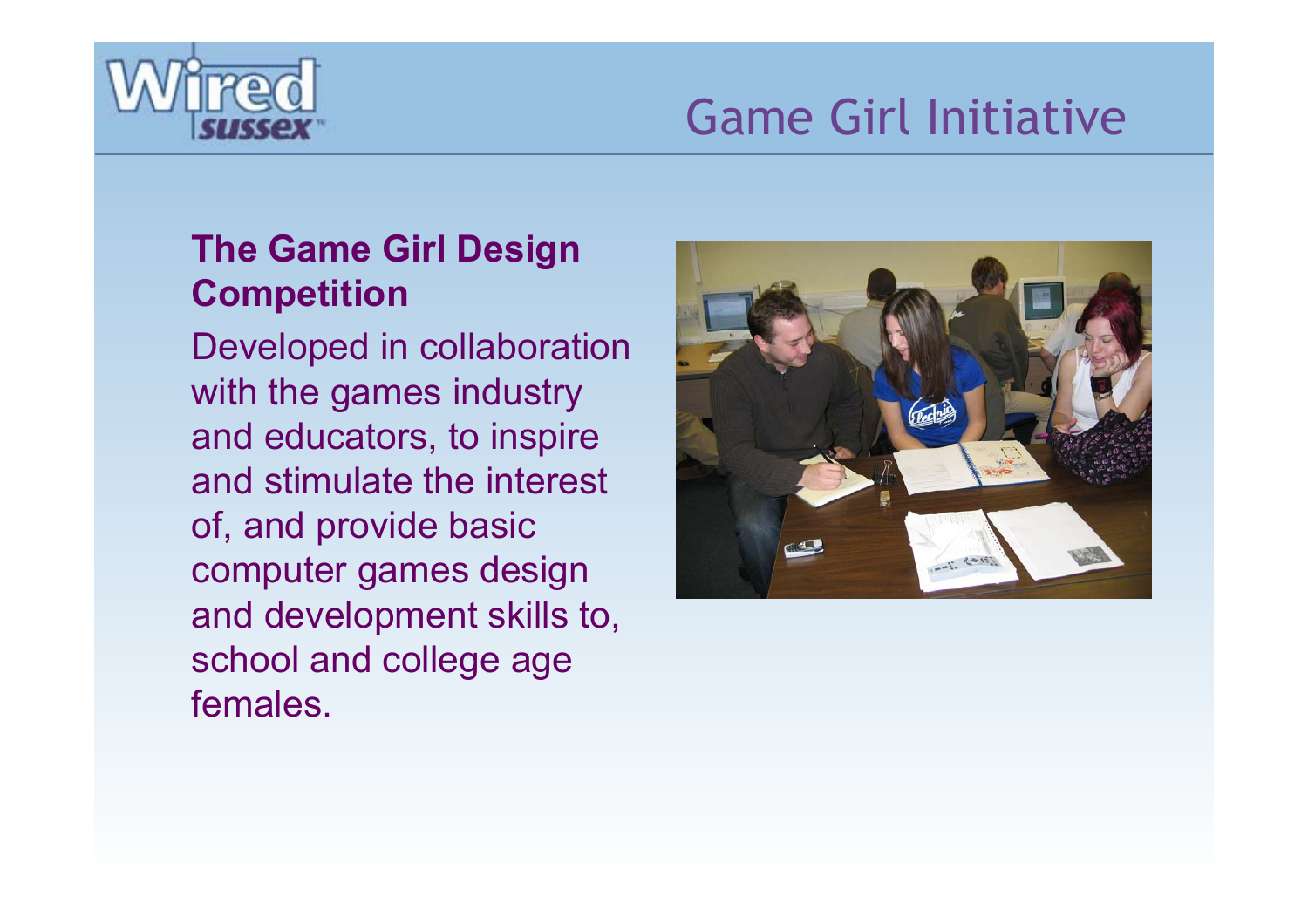

### **Wired Sussex serves the needs of media and technology businesses in Sussex**

- •Supports local games industry
- •Helped to set up TIGA
- •Supported Games Developers Research
- •Sponsored Games Developers Conference
- •www.wiredsussex.com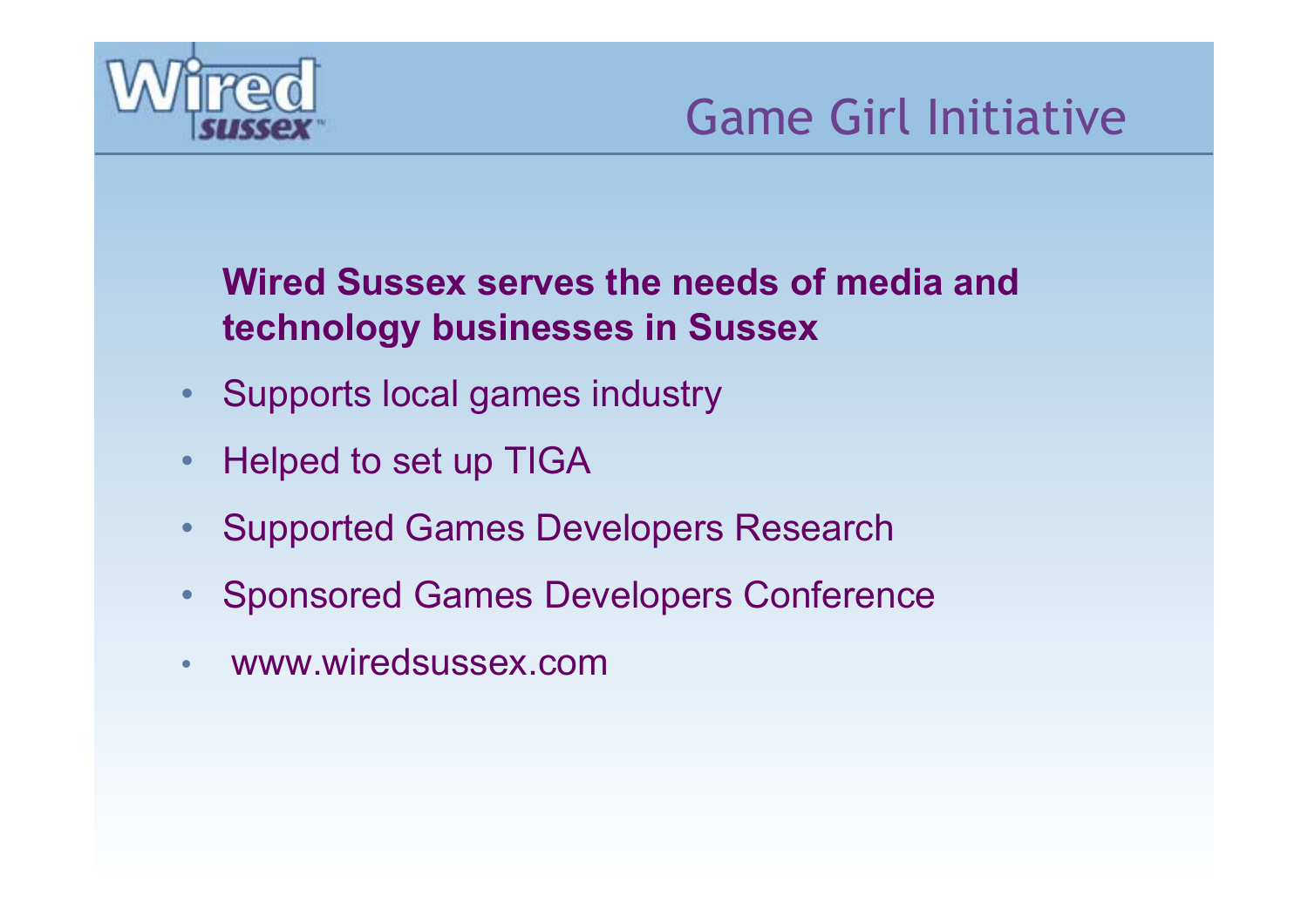

**Outcomes of encouraging more women into the games industry**

- •Greater creative diversity
- •New opportunities
- •Competitive advantage
- •Increased revenue and economic sustainability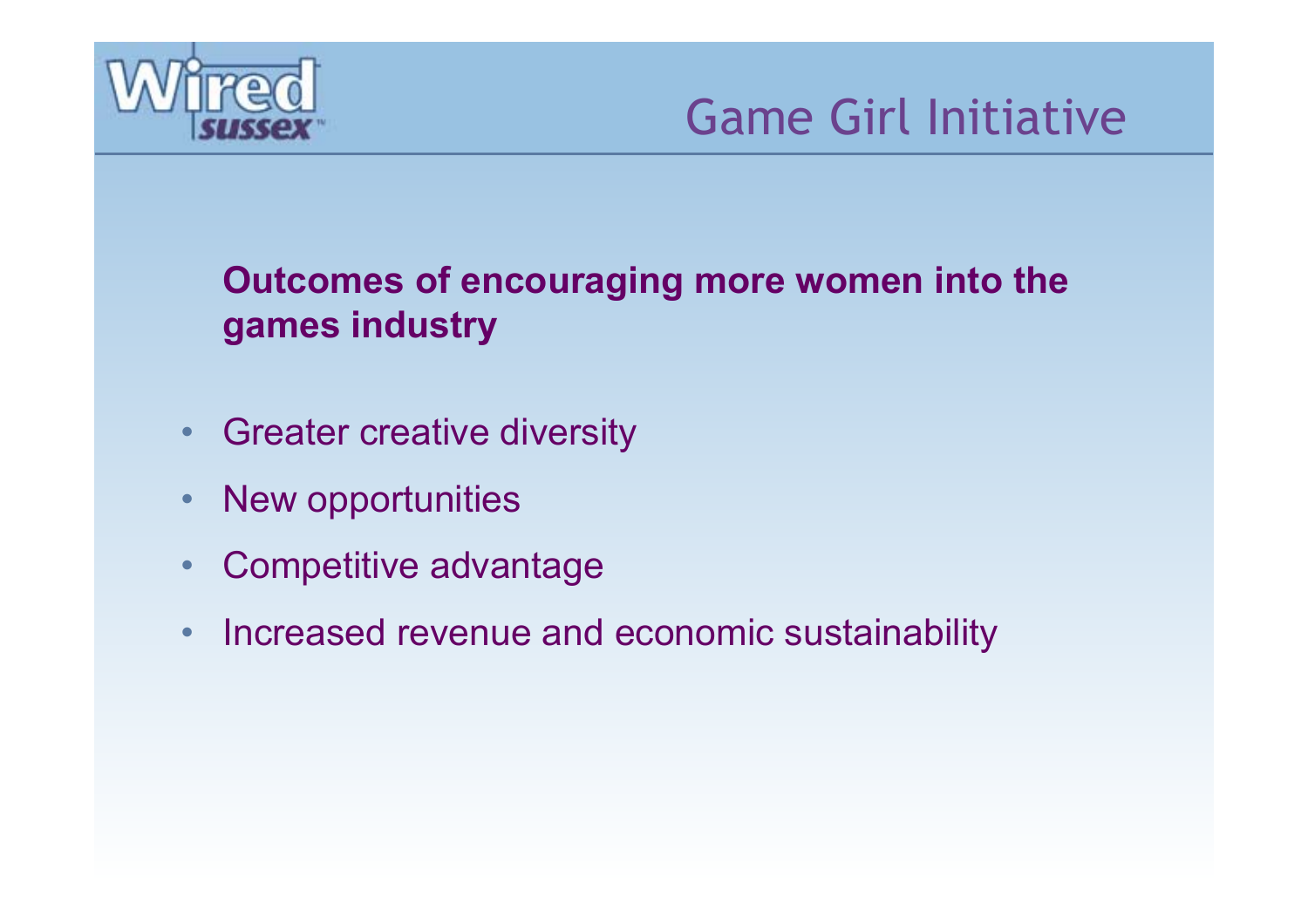

### **Design Competition Parameters**

- •Single sex teams
- • Paper based design work
- • Best female / male team winners
- • Judged by industry representatives
- •• Prize - work experience at games tester



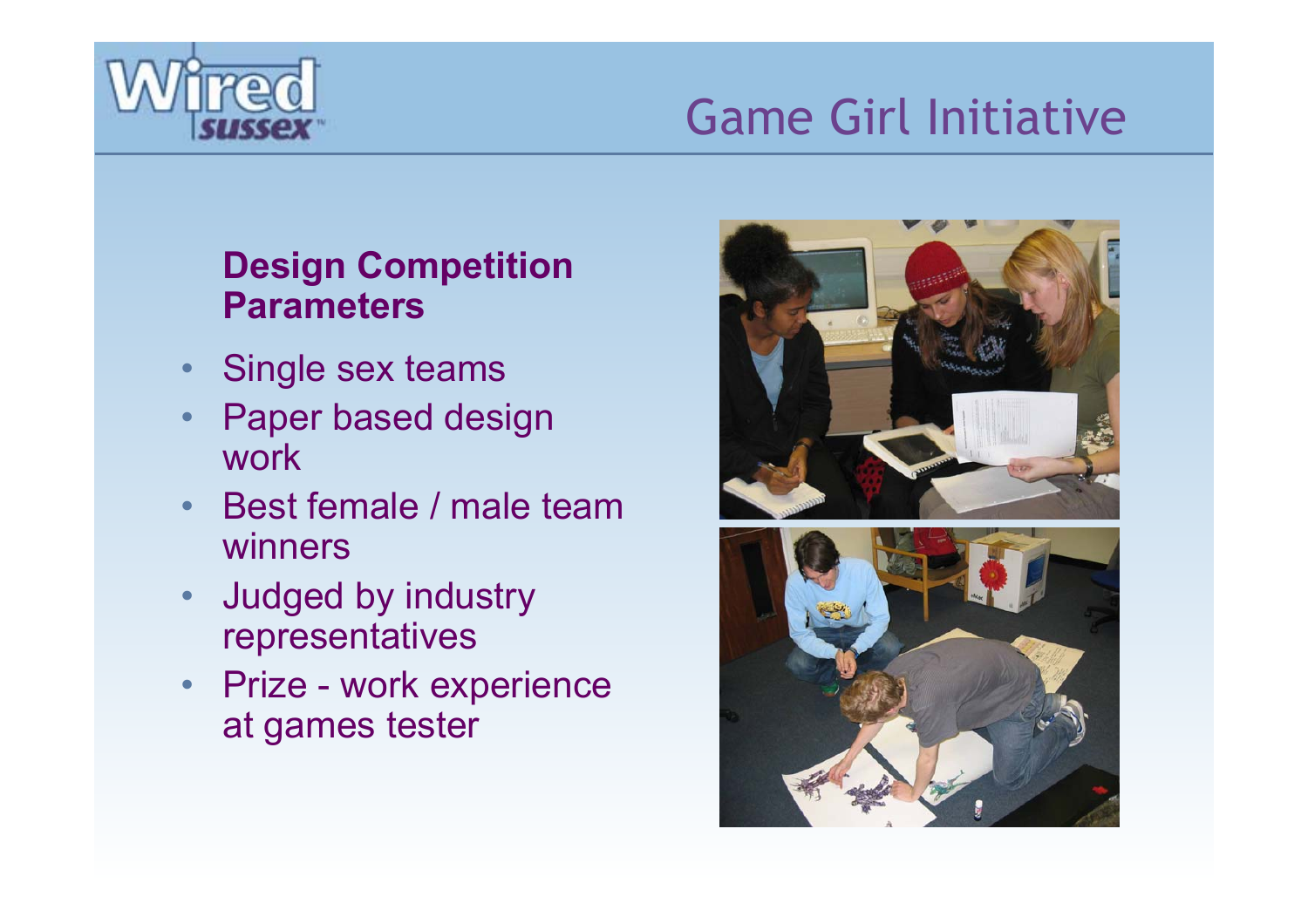

#### **Female Team – M.A.R.K**

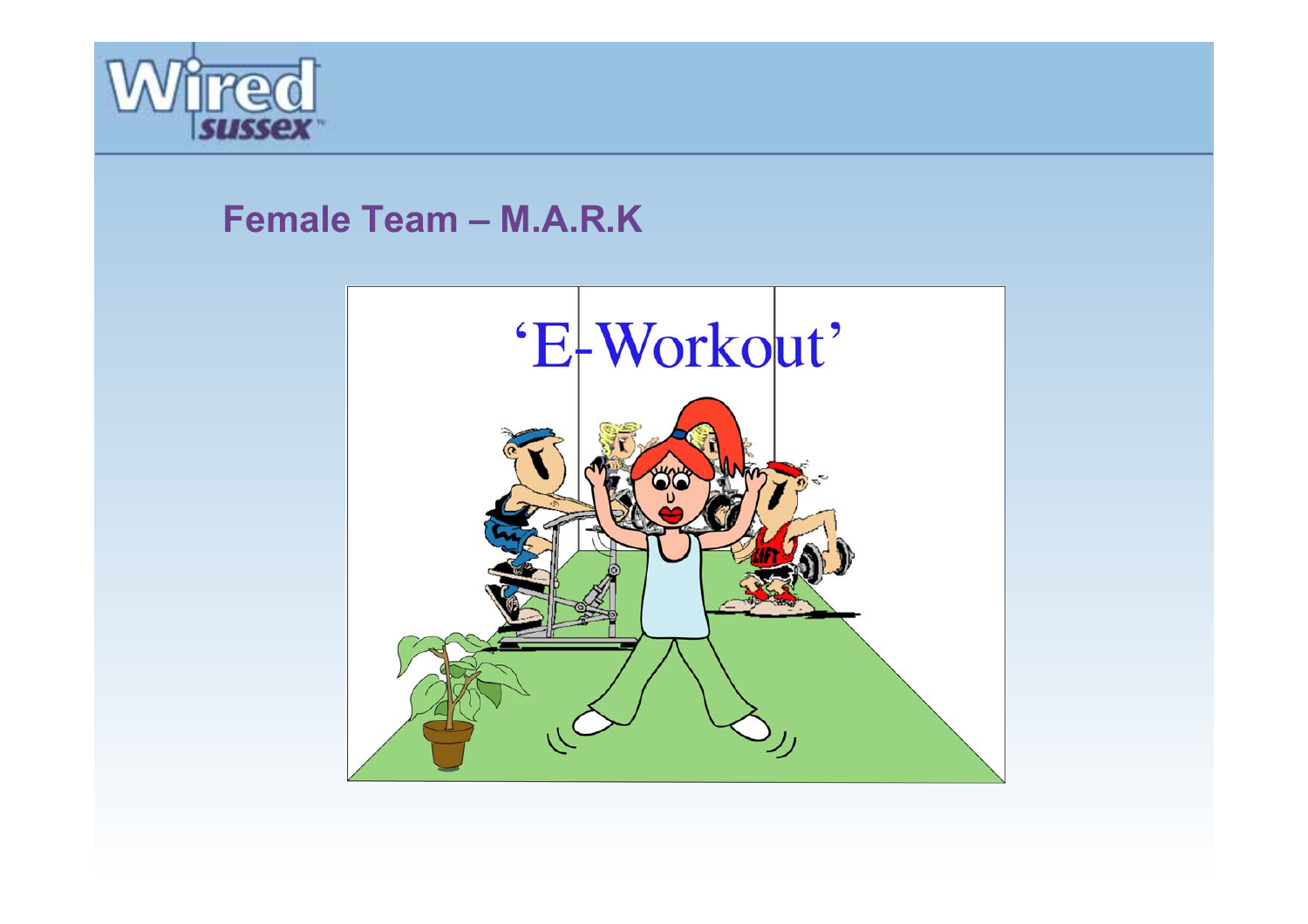

#### **Male Team – Dark Horse**

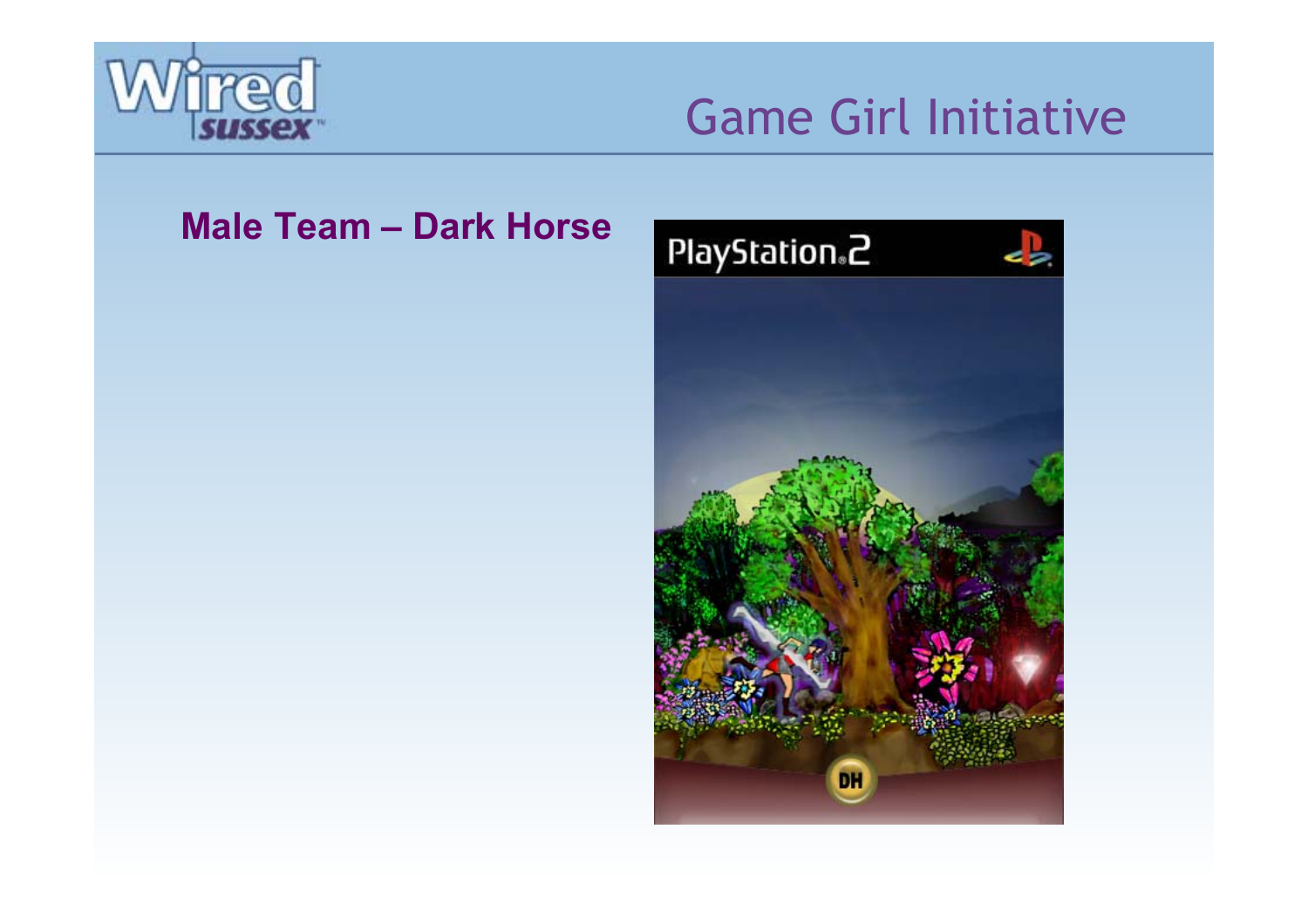

"This project has taught me many things about why females don't participate in computer games, something I've never considered before. I was able use these reasons as a guideline around which to base our game, in order to make it appealing to girls."

Rebecca Burns-Izatt from M.A.R.K

 $\bullet$  "It was a great day, I learnt a lot about what Babel Media actually do as a company, which was very interesting. I also learnt a lot about what actually goes into games testing, and that its not as easy as it sounds."

John Griffin from Dark Horse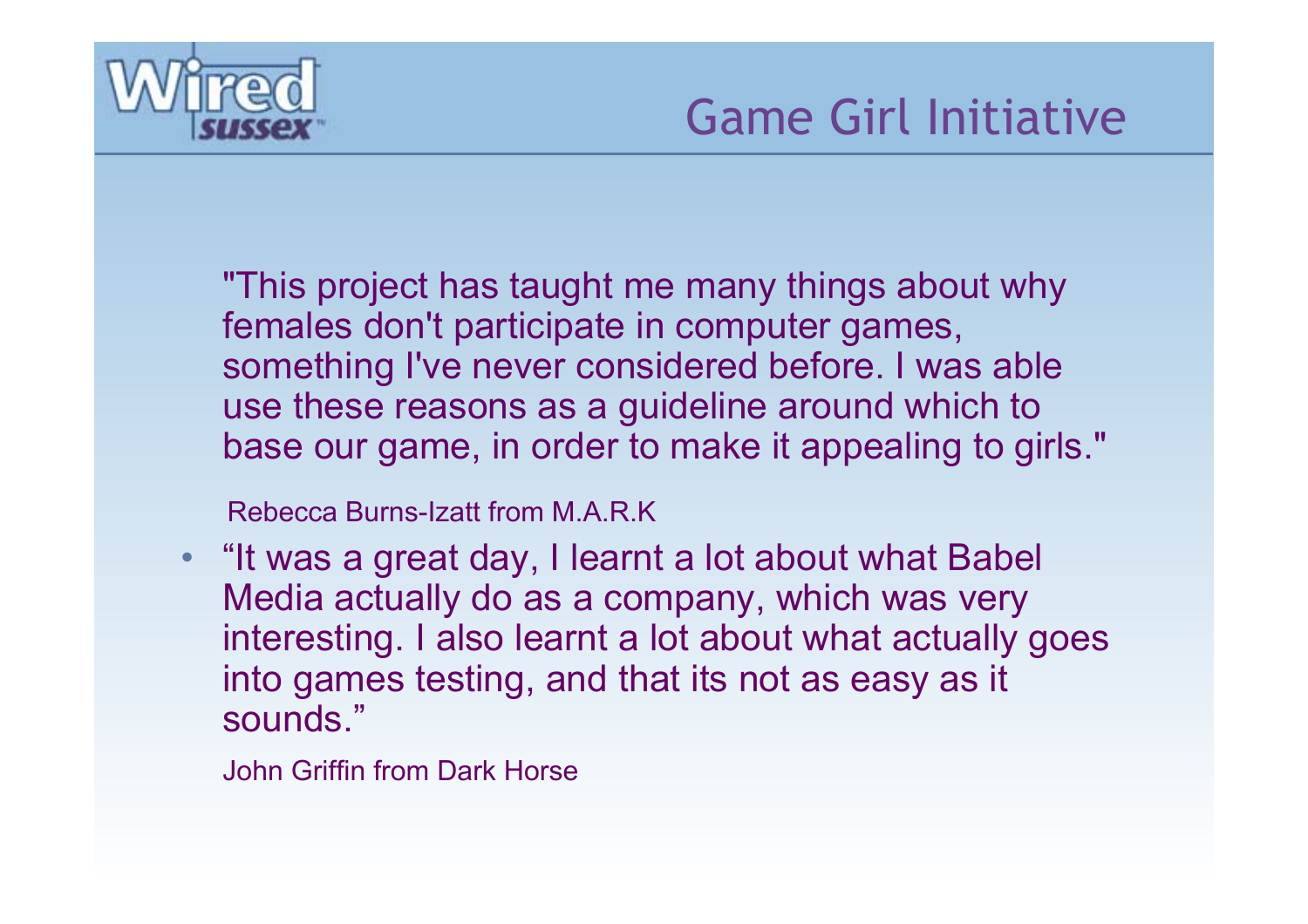

### **Summary**

- •A unique and dynamic project
- •Practical response to key issue
- •Developed in collaboration with games industry
- •Successful and engaging
- •Positive experience for all involved